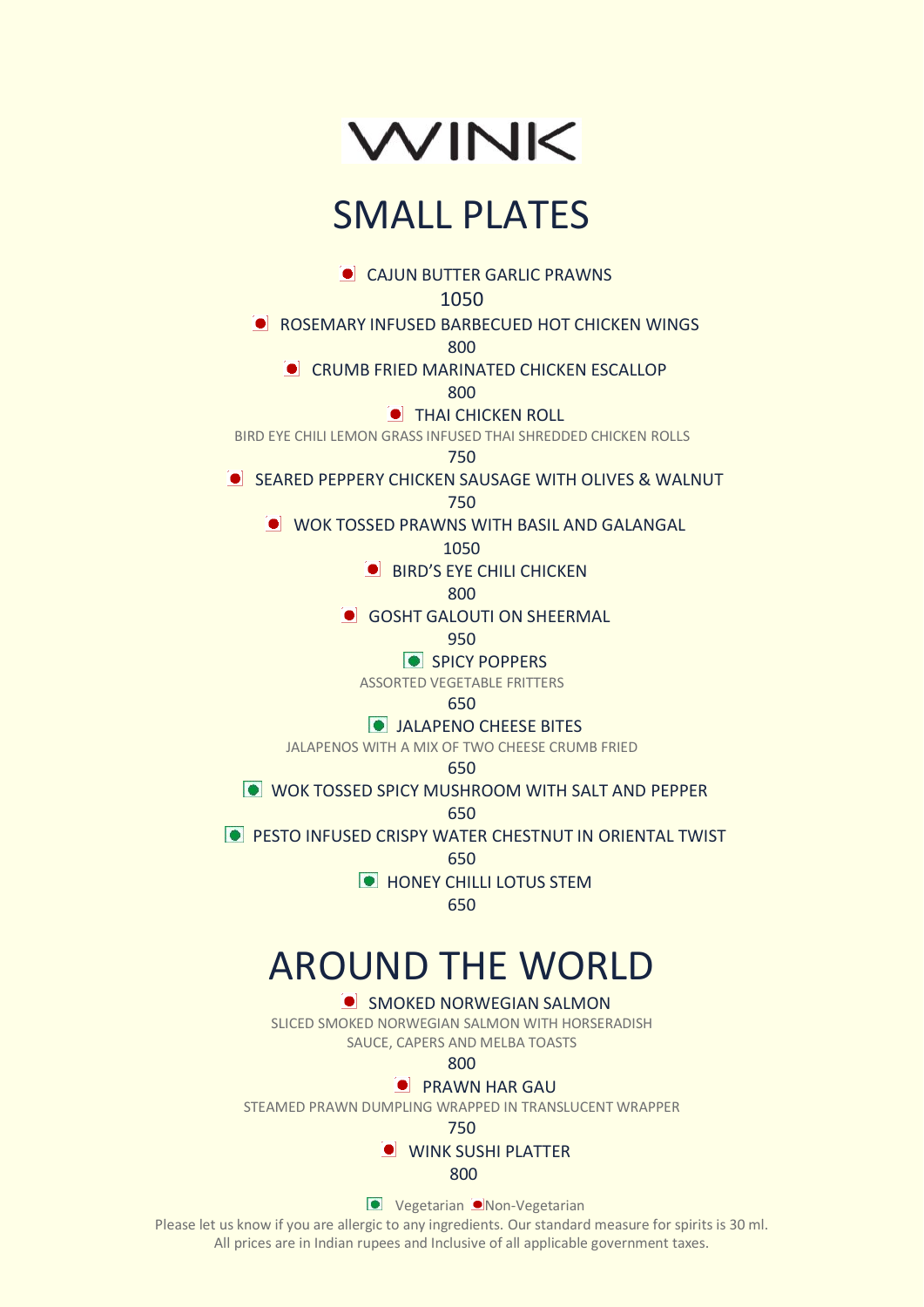### **CHICKEN SĪU-MÁAI**

"OPEN-FACED" STEAMED CHICKEN DUMPLING

650

**PIZZA PEPPERONI PIZZA MARGARITA** 

750

## AROMA OF CHENNAI

## **O MASALA FRIED PRAWN**

TAWA FRIED PRAWNS SPICED WITH LOCAL SPICES

1050

### **CONTROLLER IN TAWA FRY**

 $900$ 

#### **MUTTON SUKKA**

SUCCULENT LAMB PIECES COOKED ALONG A BLEND OF SPICY ONION AND TOMATO-BASED SPICES

950

#### **COZHI VARUVAL**

MORSELS OF CHICKEN COOKED DRY WITH HAND POUNDED SPICES IN A TRADITIONAL WAY

800

**CRUMB FRIED COCKTAIL IDLI** 

MINI STEAMED RICE AND LENTIL CAKES FRIED AND TOSSED WITH PODI MASALA

600

## **ONION PAKODA**

SHREDDED ONION CRISP BATTER FRIED

600

## **MILAGAI BHAJJI**

SHIMLA MIRCH STUFFED WITH ONION AND COTTAGE CHEESE MASALA AND FRIED

600

## BAR BITES

## **MARINATED OLIVES**

CHOOSE FROM BASIL PESTO/CITRUS AND THYME/GARLIC AND CHILI

600

## **CHEESE CHERRY PINEAPPLE / CHEESE CHILLI TOAST**

550

## **ROASTED CASHEW NUT**

BUTTER & PEPPER CLASSIC SALTED

550

## SUGAR RUSH

- **C** HONEY DARSAAN
	- 550
- O NUT AND CHOCOLATE SPRING ROLLS

400

**O** TIRAMISU

450

 $\bullet$  BULL'S EYE

450

**Vegetarian Non-Vegetarian**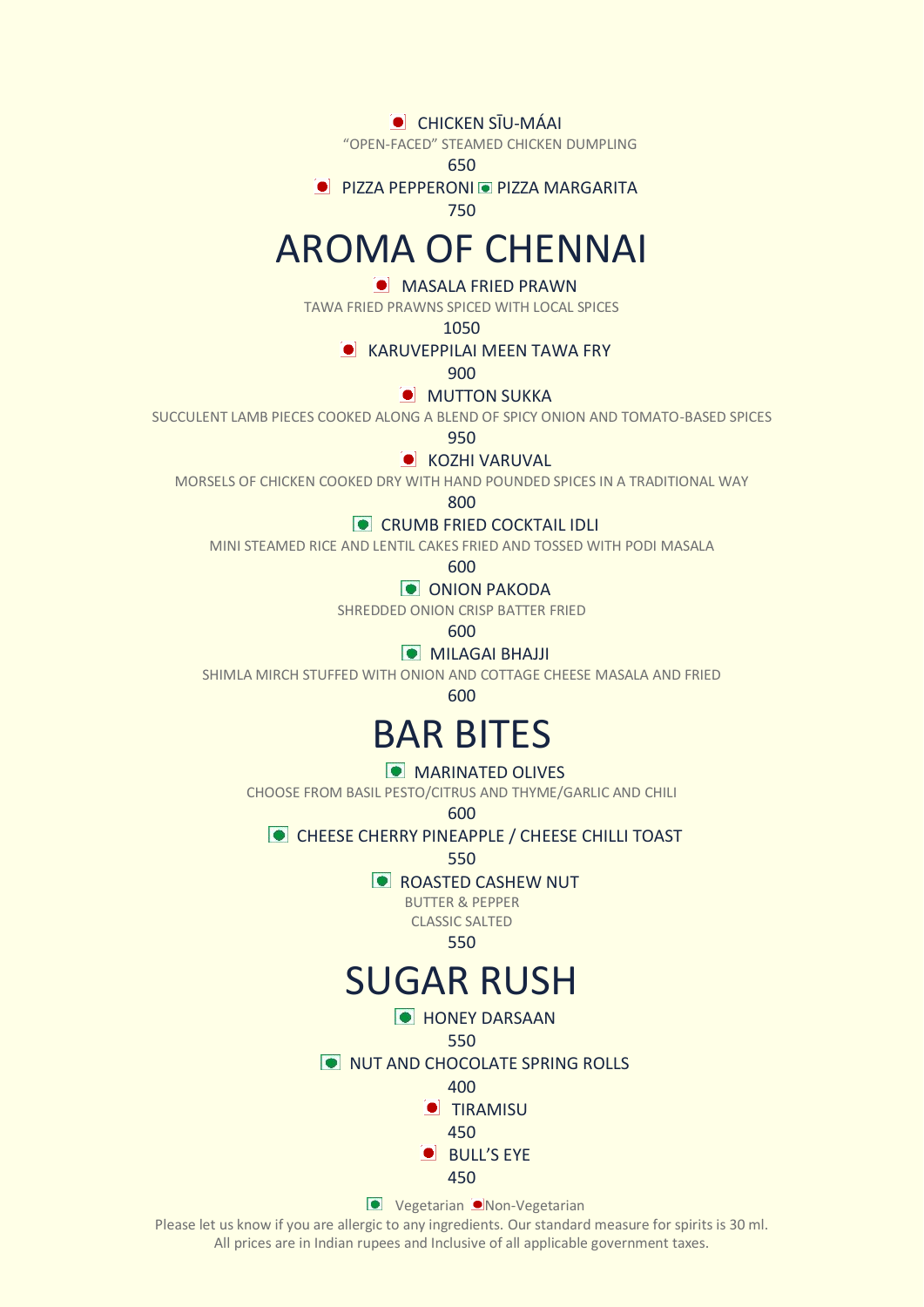## CHAMPAGNE AND SPARKLING WINE

LOUIS ROEDERER BRUT PREMIER

PINOT NOIR, CHARDONNAY & PINOT MEUNIER, REIMS- CHAMPAGNE, FRANCE

28300

MOËT & CHANDON

PINOT NOIR, PINOT MEUNIER & CHARDONNAY, CHAMPAGNE, FRANCE

18000

BULLE NO.1 CRÉMANT BRUT ROSÉ

MERLOT, LIMOUX - LANGUEDOC, FRANCE

9000

CARPENE' MALVOLTI PROSECCO

BRUT, ITALY

6600

ROCCA DEI FORTI SPUMANTE BRUT

CHARDONNAY & PINOT BLANC, TOSCANA, ITALY

5000

RIUNITE LUMBRUSCO EMILIA IGT ROSSO

LUMBRUSCO, EMILIA, ITALY

5000

JACOB'S CREEK BRUT CUVEE

5000

SULA BRUT

CHARDONNAY & PINOT NOIR, INDIA

4500

# ROSÉ WINE

E- GUIGAL TAVEL

GRENACHE, RHONE, FRANCE

10500

# WHITE WINE

CHABLIS MAISON LOUIS JADOT 2015 CHARDONNAY, BURGUNDY, FRANCE

## 19200

GRAND CRU KITTERLE DOMAINE SCHLUMBERGER 2006

Gewurztraminer, Alsace, France

#### 16900

POUILLY-FUMÉ HENRI BOURGEOIS 2013

SAUVIGNON BLANC, LOIRE, FRANCE

#### 16000

BARON PHILIPPE DE ROTHSCHILD, MOUTON CADET,

BORDEAUX 2014

9900

MAISON LOUIS LAT OUR "ARDECHE" 2013

CHARDONNAY, BURGUNDY, FRANCE

## 6600

**Vegetarian Non-Vegetarian**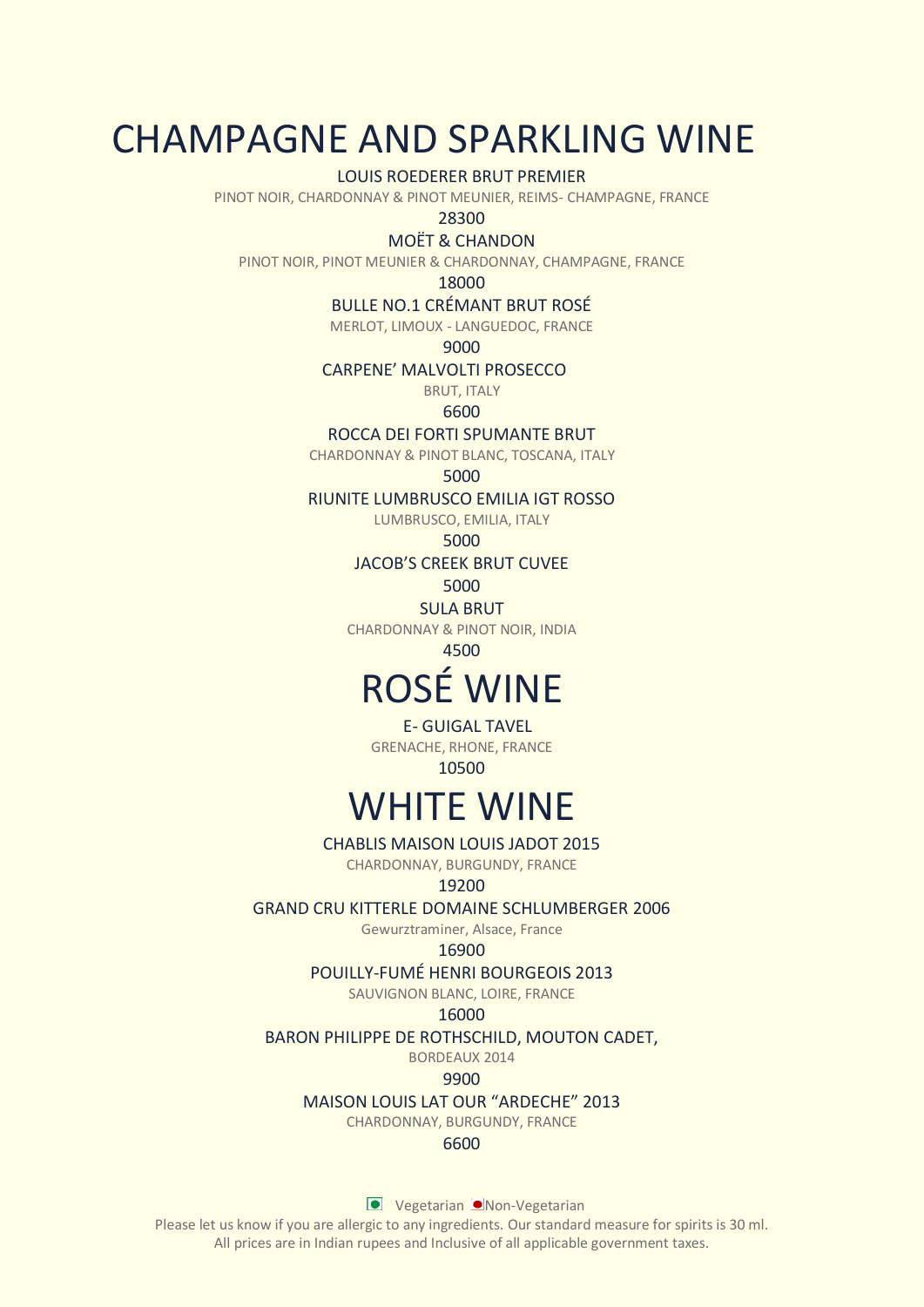VINA TARAPACA

CHARDONNAY, CENTRAL VALLEY, CHILE

6000

#### CAMPO VIEJO RIOJA VIURA

SPAIN, VIURA, TEMPRANILLO BLANCO

#### 6000

#### OXFORD LANDING

CHARDONNAY, SOUTH AUSTRALIA

## 5000

#### HARDYS STAMP COLLECTION

CHARDONNAY SEMILLON, SOUTH AUSTRALIA

4500

### JACOB'S CREEK

CHARDONNAY, SOUTH EASTERN AUSTRALIA

## 4500

## TWO OCEANS

SAUVIGNON BLANC, SOUTH AFRICA

3500

### TWO OCEANS

CHARDONNAY, SOUTH AFRICA

#### 3500

FRATELLI CLASSIC

CHARDONNAY, INDIA

3500

#### FRATELLI

CHENIN BLANC, INDIA

3500

## RED WINE

#### POMMARD PREMIER CRU "EPENOTS" 2002 LOUIS JADOT

PINOT NOIR, BURGUNDY, FRANCE

### 24500

## MARCHESI DI BAROLO DOCG

NEBBIOLO, PIEDMONT, ITALY

#### 24500

#### NIPOZZANO RISERVA - CHIANTI RUFINA, FRESCOBALDI DOCG

SANGIOVESE, TUSCANY, ITALY

## 16000

#### BARON PHILIPPE DE ROTHSCHILD, MOUTON CADET RESERVE SAINT-EMILION

MERLOT, CABERNET FRANC, BORDEAUX, FRANCE

#### 15600

## MASION LOUIS JADOT BOURGOGNE ROUGE

PINOT NOIR, BURGUNDY, FRANCE

#### 14100

#### ZONIN VALPOLICELLA RIPASSO SUPERIORE DOC

CORVINA, RONDINELLA & MOLINARA, VALPOLICELLA-VENETO, ITALY

### 11700

**Vegetarian Non-Vegetarian**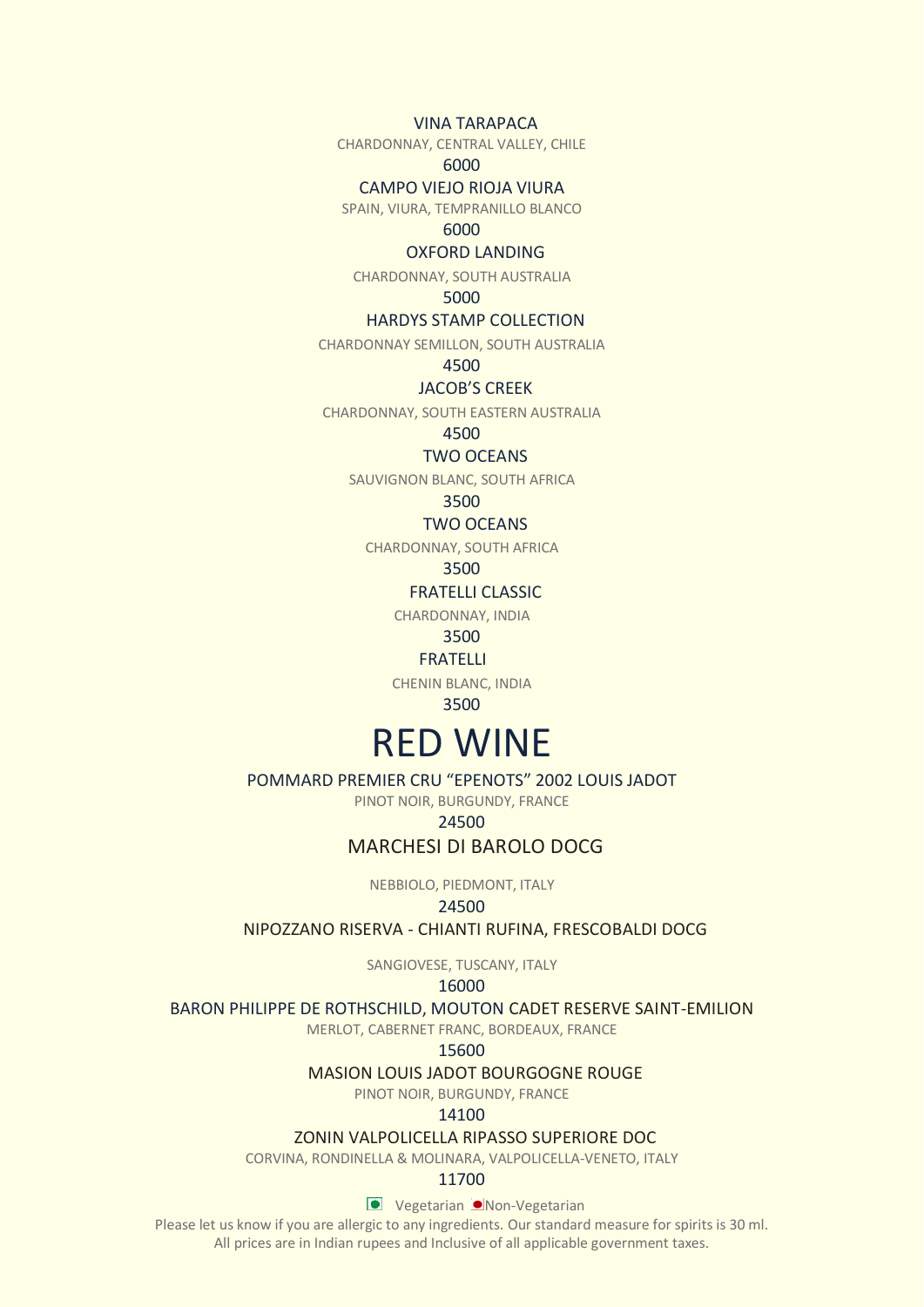CHATEAU STE. MICHELLE

Merlot, Columbia Valley, USA

## 10800

#### ALBERT BICHOTBEAUJOLAISE VILLAGES ROUGE 2011

GAMAY, BURGUNDY, FRANCE

#### 8800

### GOATS DO ROAM

SHIRAZ, SOUTH AFRICA

### 8500

#### BODEGA NORTON RESERVA

MALBEC, MENDOZA, ARGENTINA

8400

### RUFFINO CHIANTI DOCG

SANGIOVESE, CANAIOLO & COLOURINO, TUSCANY, ITALY

6800

### BANFI COL DI SASSO IGT

SANGIOVESE & CABERNET SAUVIGNON, TUSCANY- MONTALCINO, ITALY

#### 6700

#### CAMPO VIEJO RIOJA

TEMPRANILLO, SPIAN

6000

### VINA TARAPACA

CABERNET SAUVIGNON, CHILE

### 6000

#### MARCHESI DE' FRESCOBALDI 'PATER' IGT

SANGIOVESE, TUSCANY, ITALY

#### 5500

#### PRINCIPESCO DELLE VENEZIE IGT

MERLOT, ITALY

### 5000

#### OXFORD LANDING

MERLOT, SOUTH AUSTRALIA

#### 5000

#### JACOB'S CREEK

CABERNET SHIRAZ SOUTH EASTERN AUSTRALIA

#### 5000

#### TWO OCEAN

PINOTAGE, SOUTH AFRICA

#### 3500

#### TWO OCEAN

SHIRAZ, SOUTH AFRICA

#### 3500

## FRATELLI CLASSIC

SHIRAZ, INDIA

## 3500

## FRATELLI CLASSIC

SANGIOVESE, INDIA

3500

**Vegetarian Non-Vegetarian**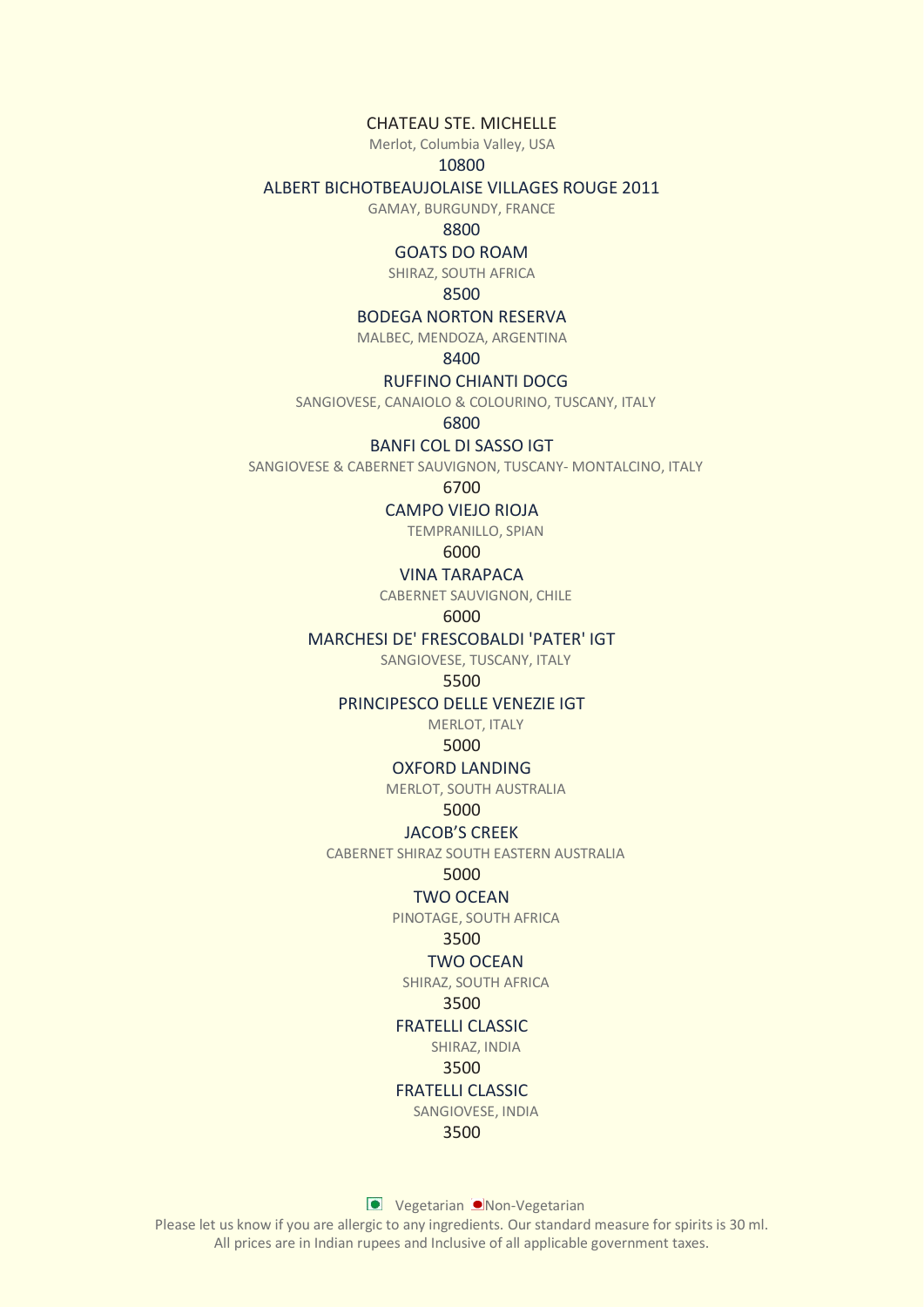## DESSERT WINE

SAUTERNES BARON PHILIPPE DE ROTHSCHILD 2010

SÉMILLON, GRAVES-BORDEAUX, FRANCE

13000

## RED WINE BY GLASS

## OXFORD LANDING

MERLOT, SOUTH AUSTRALIA

### 950

## TWO OCEAN

PINOTAGE, SOUTH AFRICA

800

## WHITE WINE BY GLASS

### OXFORD LANDING

CHARDONNAY, SOUTH AUSTRALIA

900

FRATELLI

CHENIN BLANC

750

# FROM OUR MIXOLOGIST'S VAULT OLD SCHOOL

THERE'S A REASON THESE ELEGANT DRINKS HAVE ENDURED FOR SO LONG, AND THEY'RE NOW ENJOYING A WELL-DESERVED RENAISSANCE. TRY ONE OF THESE OUTSTANDING ORIGINALS.

#### **NEGRONI**

AN ITALIAN COUNT MADE A UNIQUE REQUEST THAT RESULTED IN THIS CLASSIC. IT'S RICH, DARK AND BELOVEDLY BITTER.

900

### MAI TAI

VICTOR J. BERGERON CLAIMED TO HAVE INVENTED THE MAI TAI IN 1944 AT HIS RESTAURANT, TRADER VIC'S, IN OAKLAND, CALIFORNIA.

THIS CLASSIC INCLUDES A COMBO OF RUM, ORGEAT SYRUP, FRESH LIME AND ORANGE CURACAO.

900

### MANHATTAN

CREATED UPON REQUEST FOR SIR WINSTON CHURCHILL'S MOTHER, IN ONE OF THE WORLD'S MOST RENOWNED CITIES.

ELEGANT AND IN A CLASS OF ITS OWN, THIS DRINK BLENDS WHISKY WITH SWEET VERMOUTH.

900

### MOSCOW MULE

THE UNUSUAL AND UNEXPECTED COMBINATION OF VODKA AND GINGER ALE WITHIN A COPPER MUG CREATE A LEGEND THAT LEADED THE VODKA BURST IN 1940S.

## 900

**Vegetarian Non-Vegetarian**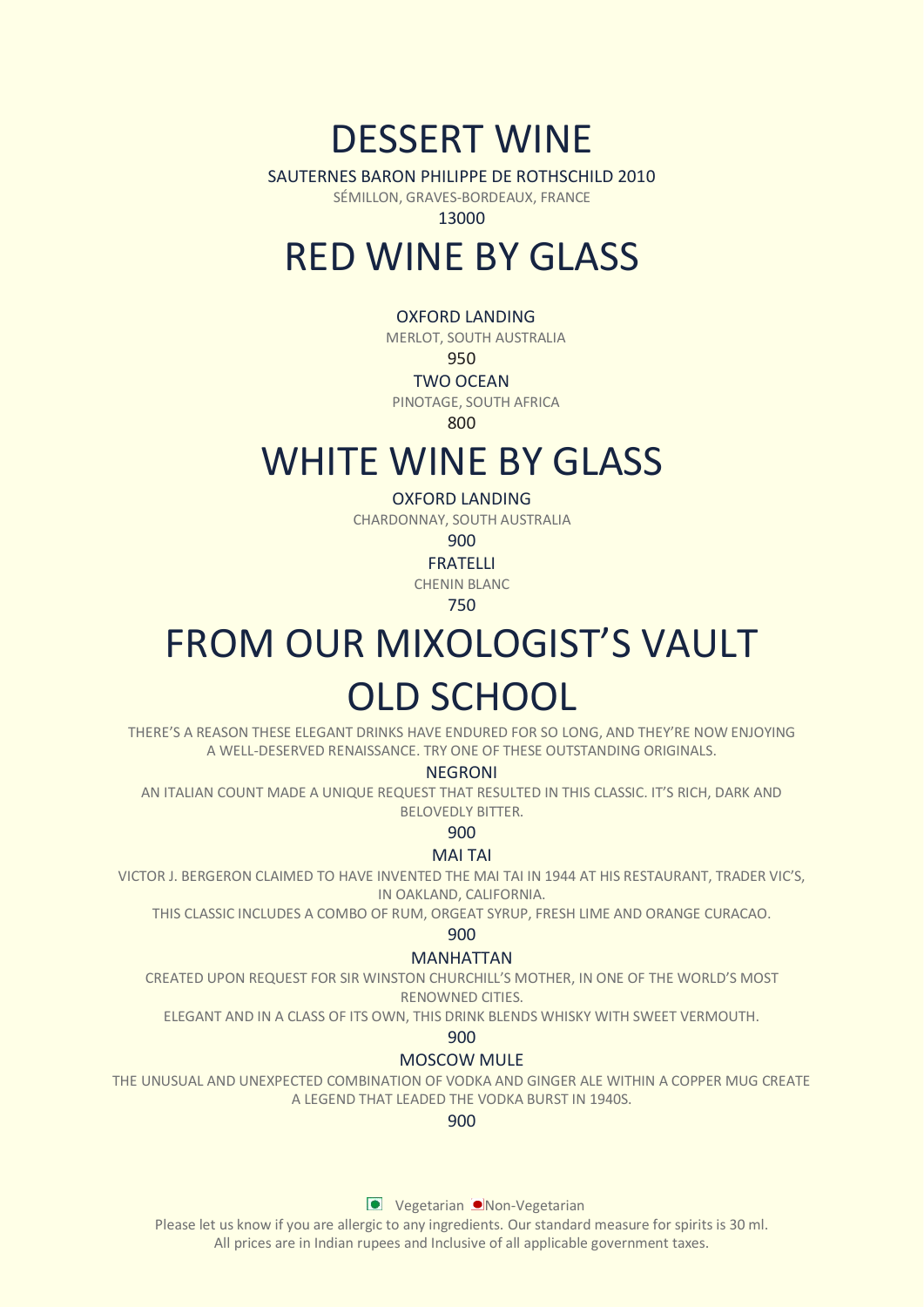SIDECAR

THE INVENTION OF THE DRINK TO AN AMERICAN ARMY CAPTAIN IN PARIS DURING WORLD WAR I AND NAMED AFTER

THE MOTORCYCLE "SIDECAR" THAT THE CAPTAIN USED.

THIS CLASSIC COCKTAIL MADE WITH COGNAC, ORANGE LIQUEUR, AND LEMON JUICE.

900

# TWISTED CLASSICS

THERE'S ALWAYS A NEW WAY TO DO OLD THINGS DIFFERENTLY! OLD ENOUGH TO KNOW BETTER & YOUNG ENOUGH NOT TO CARE!

#### WHISKY O SOUR

WHISKY SOUR WITH A TWIST OF ORANGE

600

## CHAT KA MARY

TWISTED BLOODY MARY WITH GUAVA JUICE, CHILI & SALT RIM

600

DESPERADO

FROZEN CLASSIC MARGARITA WITH JALAPENO

600

#### F5- DAI QUIRI

FROZEN RUM WITH KIWI / STRAWBERRY / BLUEBERRY/ PEACH AND APRICOT

600

## BY THE POOL

SIT BACK, RELAX AND LET THE ICE COOL YOU DOWN!

#### LONG BEACH ICED TEA

VODKA, RUM, GIN, TEQUILA, PEACH AND SPLASH OF CRANBERRY

### 900

BULL FROG

VODKA, RUM, GIN, TEQUILA, BLUE CURACAO AND ENERGY DRINK

#### 900

SUNSET

TEQUILA, DARK RUM, ORANGE JUICE AND GRENADINE

900

### BIKERS ON DIET

A MIX OF AMERICAN WHISKEY, HERB LIQUEUR AND DIET COKE

900

FLIGHTS: CHOOSE ANY THREE FRO M ABOVE

### 2000

# IN-HOUSE INFUSIONS

"EACH ONE IS DIFFERENT AND EACH ONE IS BEAUTIFUL'' A COMBINATION MADE IN HEAVEN!

MELON & BASILPI ROJKA

REFRESHING DRINK WITH WATERMELON, LIME AND BASIL VODKA

#### 600

**Vegetarian Non-Vegetarian**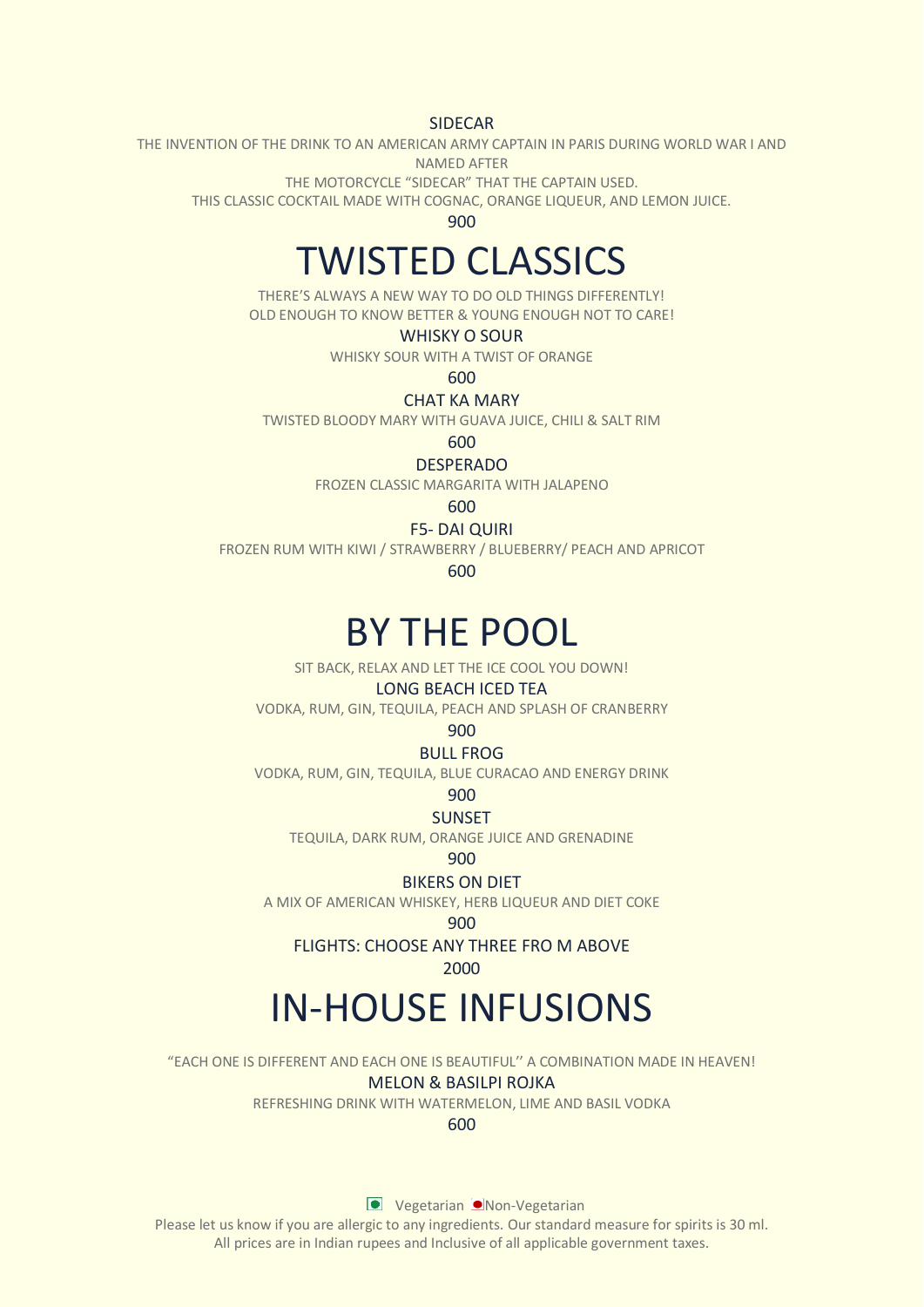### RUM & RAISIN MOJITO

RAISIN INFUSED DARK RUM WITH MINT, LIME AND FIZZY APPLE JUICE

600

#### SOUTHERN SPICE

A TRUE SOUTH SPECIAL LEMON RASAM WITH NEUTRAL SPIRIT

600

#### SPIKED & SPICED

FIZZY VODKA, GINGER, CUMIN, SWEET & SOUR

600

#### PICKLED GINGER JULEP

ALL YOU NEED IS GINGER, WHISKEY, MINT AND CRUSHED ICE

600

# SHAKEN OR STIRRED

MAKE IT YOUR WAY BUT I WILL HAVE IT STRAIGHT!

### MAR-TEA-NI

JASMINE INFUSED VODKA SHAKEN WITH GREEN TEA

## 600

IT-ALIAN

CODE: GALLIANO + WHISKY + SPICE

600

### CINNAMON-APPLETINI

CINNAMON INFUSED RUM WITH GREEN APPLE & APPLE JUICE

600

## A TOT

UP AND WATCH THE BIRDS FLY HIGH!

#### BMW

BAILEYS, MALIBU AND WHISKY

#### 600

#### FLAT -LINER

SAMBUCA WITH HOT SAUCE AND TEQUILA

600

### B52

KAHLUA, BAILEYS AND TRIPLE SEC

## 600

## KAMIKAZE

VODKA, COINTREAU AND SOUR MIX

## 600

## JÄGER BOMB

JÄGERMEISTER AND RED BULL

#### 600

#### BOILER MAKER

BLENDED WHISKY, DRAFT BEER

#### 600

**Vegetarian Non-Vegetarian**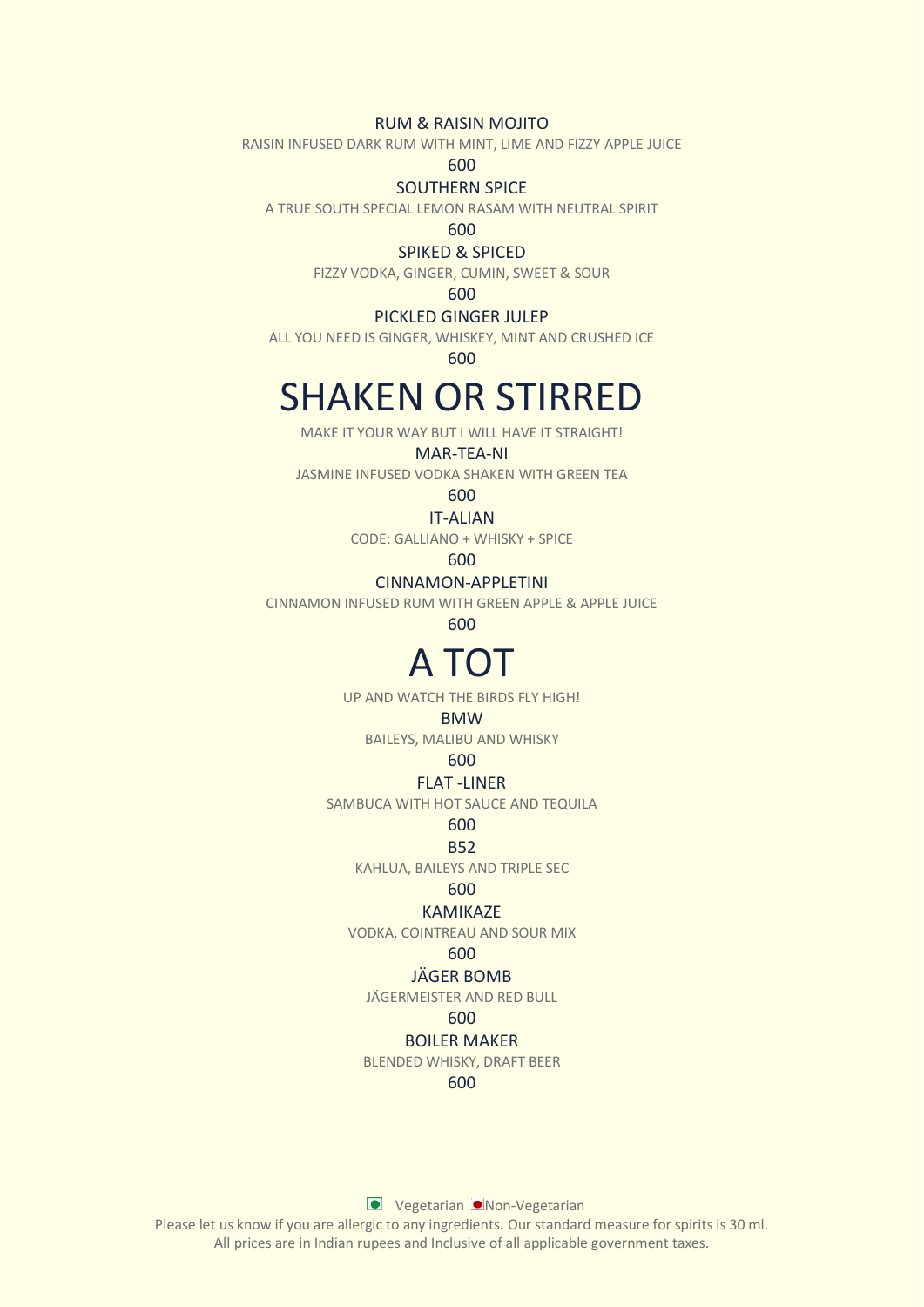## PUNCH & SWEET END

HIT ME HARD WITH YOUR SWEET BLEND!

#### CARIBBEAN RUM PUNCH

THE DUO OF RUM AND TROPICAL FRUIT &JUICE IS A MATCH MADE IN HEAVEN

600

#### KING'S PUNCH

FROM THE KING'S CELLAR - RED WINE, BERRIES, CITRUS FRUIT & JUICE WITH CURACAO

600

### ESPRESSOTINI

A MEAL IS INCOMPLETE WITHOUT COFFEE. A MUST TRY AFTER MEAL DRINK WITH VODKA, KAHLUA&

ESPRESSO

600

### MANGO-TANGOTINI

IT TAKES TWO TO TANGO, A BLEND OF MANGO AND ORANGE WITH VODKA

600

COCKTAIL FLIGHTS

WITH SO MANY GREAT CHOICES ON COCKTAIL MENU, YOU CAN CHOOSE ANY THREE OF YOUR FAVORITE.

1500

## BEER

HOEGAARDEN 330ML

600

KINGFISHER 325ML

350

KINGFISHER DRAUGHT

BY GLASS

300 BY PITCHER

1200

# NON-ALCOHOLIC COCKTAILS

I'M DRIVING BACK TODAY!

#### BERRY BLUSH

STRAWBERRY, LIME, MINT AND CRANBERRY

#### 375

#### BLAC K ROSE

FRESHLY MUDDLED MINT, LIME AND COLA

375

#### GUAVA MOEKTINI

PINK GUAVA, LIME AND SWEET BASIL SEEDS

## 375

MADRAS

MANGO, SUGAR AND FRESH CREAM

## 375

GINGER FIZZ

GINGER, LIME, POMEGRANATE, SODA

### 375

**Vegetarian Non-Vegetarian**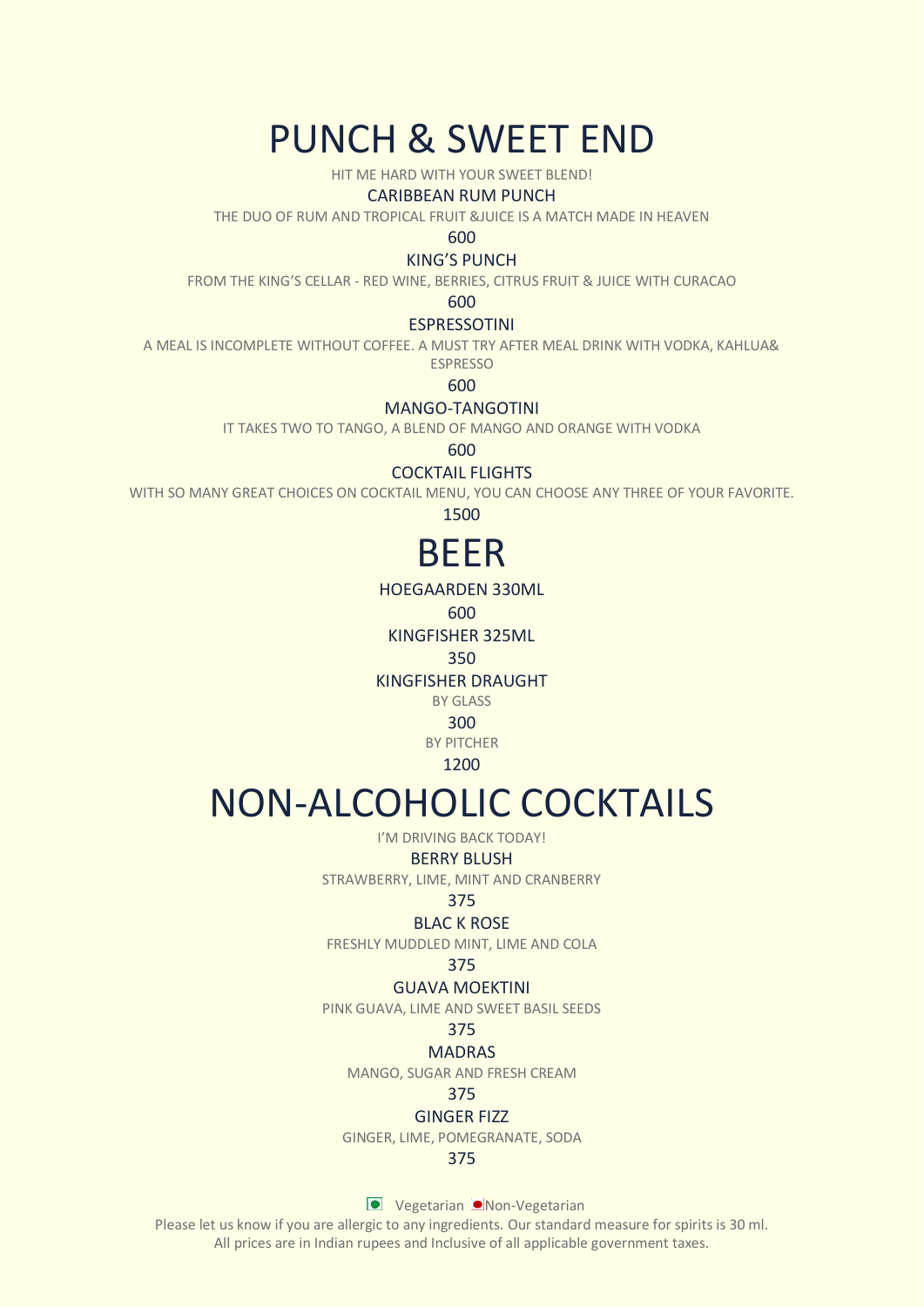## SOFT BEVERAGE

COLD COFFEE / ICED TEA

### 375

SEASONAL FRESH FRUIT JUICE / SPARKLING WATER

## 375

## AERATED BEVERAGE\*

PEPSI, SEVEN UP, COKE, SODA WATER

### 275

RED BULL\*

275

HIMALAYAN\*

200

## APERITIF

**CAMPARI** VERMOUTH DRY / BIANCO / ROSSO / PERNOD 375

## SINGLE MALT

HIGHLAND GLENMORANGIE 10 YO 600 TALISKER 10 YO 650 **SPEYSIDE** LONGMORN 1350 ABERLOUR 12YO 675 CARDHU 12 YO 650 GLENLIVET 12YO 650 GLENLIVET FOUNDERS RESERVE 650 GLEN GRANT 10YO 600 ISLAY LAGAVULIN 16 YO 1000 CAOLILA 12 YO 675

**Vegetarian Non-Vegetarian**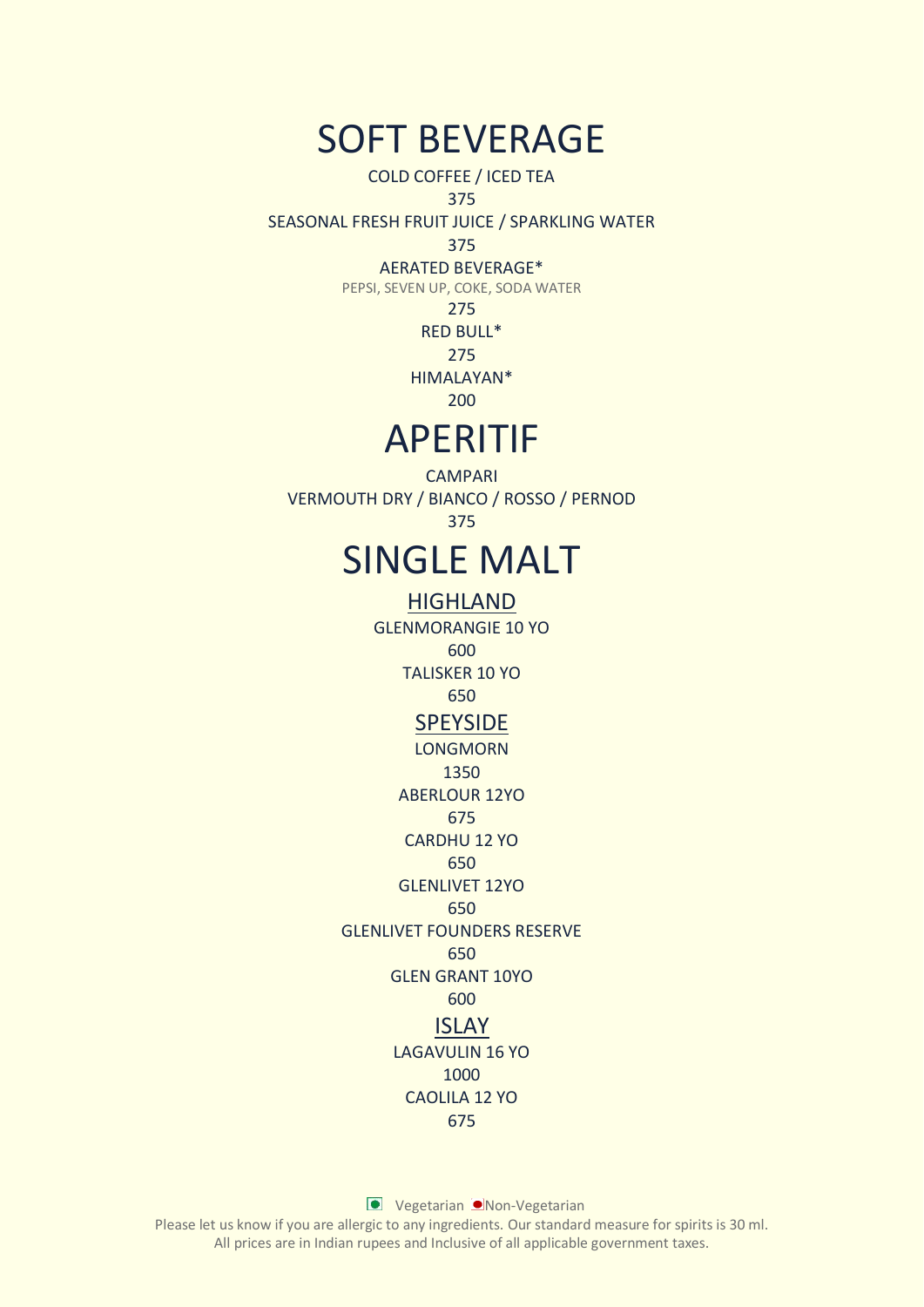## ISLAND

SCAPA SKIRAN

1050

SINGLE MALT FLIGHTS: CHOOSE ANY THREE FRO M ABOVE

1800

## BLENDED SCOTCH WHISKY

JOHNNIE WALKER BLUE LABEL 2600 ROYAL SALUT 21 YO 2400 JOHNNIE WALKER GOLD RESERVE 650 JOHNNIE WALKER BLACK LABEL 550 CHIVAS REGAL 12 YO 525 DEWAR'S 12 YO 500

BALLANTINE'S FINEST 475 JOHNNIE WALKER RED LABEL 450 J & B RARE 425 DEWAR'S WHITE LABEL 400

## AROUND THE WORLD WHISKEY

AMERICAN JACK DANIEL'S SINGLE BARREL 900 MAKER'S MARK 800 GENTLEMAN JACK 700 JACK DANIEL'S HONEY 650

JIM BEAM BLACK

## 625

## JACK DANIEL'S NO 7

### 600

**Vegetarian Non-Vegetarian**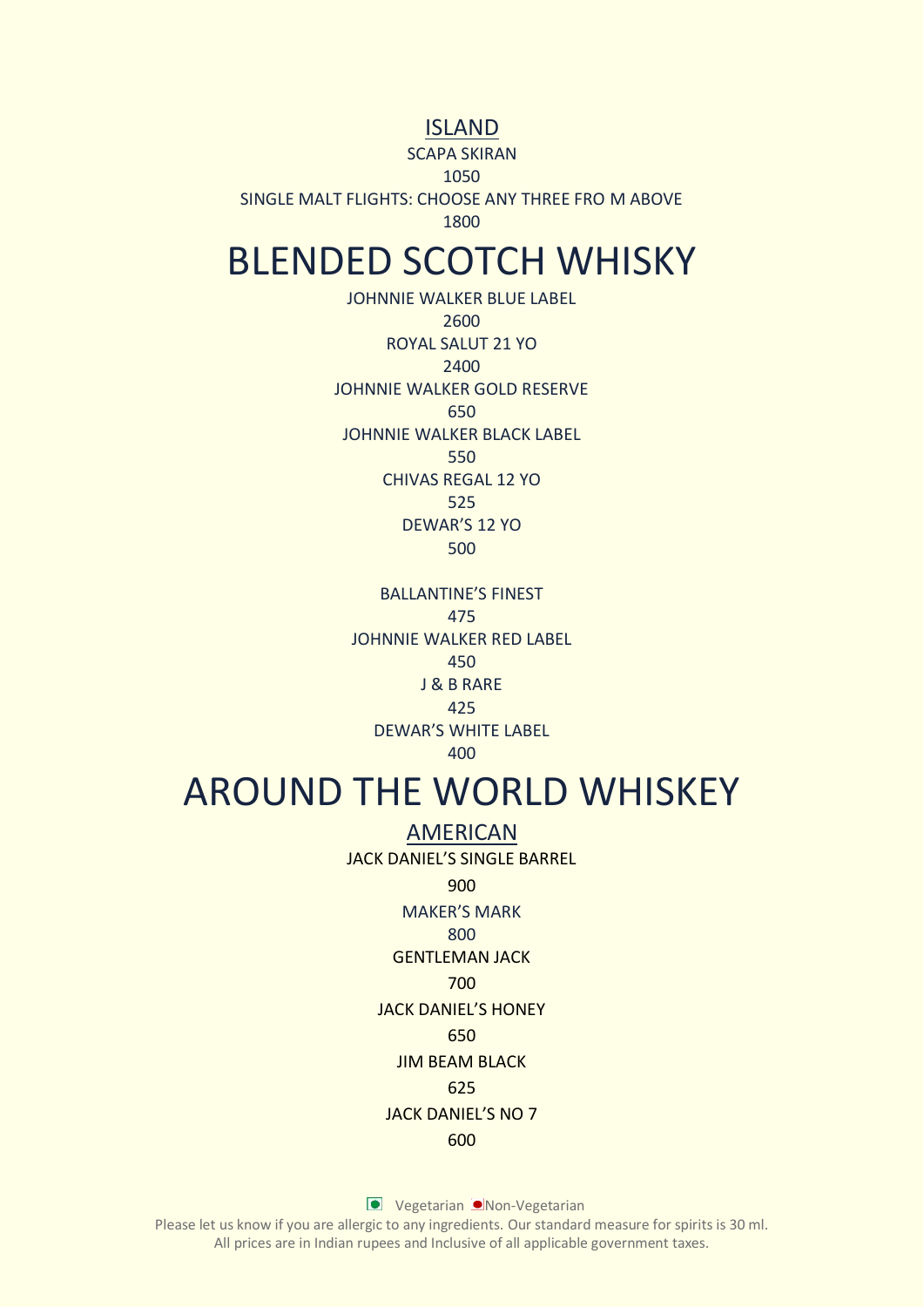JIM BEAM WHITE 575

IRISH

JAMESON CASKMATES

550

JAMESON

500

## DOMESTIC WHISKY

100 PIPERS 450

ROYAL CHALLENGE/ SIGNATURE

350

## **COGNAC**

HENNESSY XO 2500 MARTELL VSOP 650 HENNESSY VSOP 650

MARTELL VS

500

# DOMESTIC BRANDY

MORPHEUS / BRITISH EMPIRE

350

# RUM

BACARDI CARTA BLANCA / BLACK / LIMON /OLD MONK

350

# VODKA

ROBERTO CAVALLI

1050

BELVEDERE

600

CIROC

550

## GREY GOOSE

500

## ABSOLUT BLUE & FLAVOURED

450

**Vegetarian Non-Vegetarian**